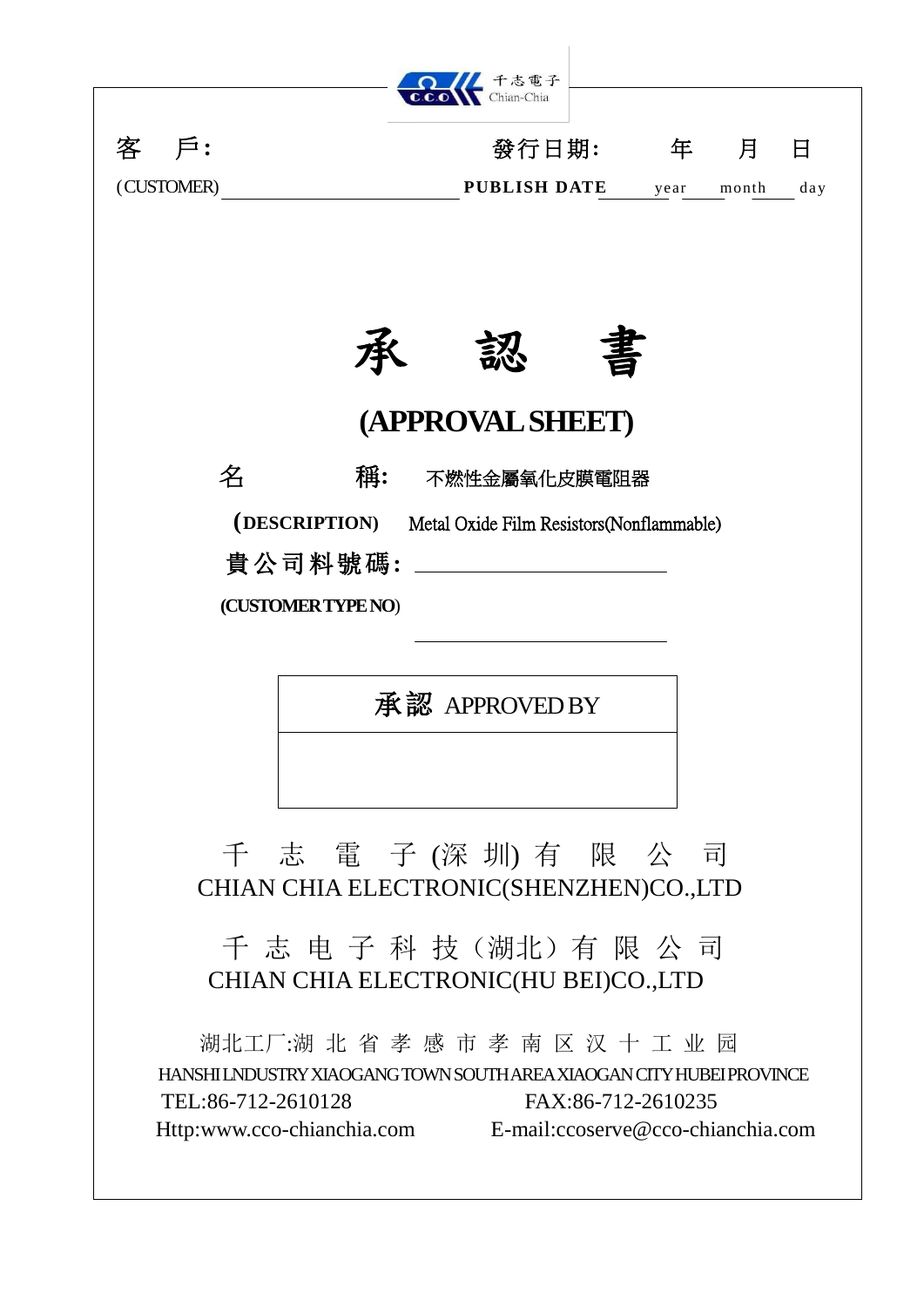| 公司名稱                                 |                   |                                                                       | 千志 電子科技(湖北)有限公司                                                                           |                                                                                                    |          |
|--------------------------------------|-------------------|-----------------------------------------------------------------------|-------------------------------------------------------------------------------------------|----------------------------------------------------------------------------------------------------|----------|
| Company Name                         |                   |                                                                       | CHIAN CHIA ELECTRONIC(HU BEI)CO.,LTD                                                      |                                                                                                    |          |
| 品<br>名                               |                   |                                                                       | 不燃性金屬氧化皮膜電阻器                                                                              |                                                                                                    |          |
| <b>Product Name</b>                  |                   |                                                                       | Metal Oxide Film Resistors (Nonflammable)                                                 |                                                                                                    |          |
| 版本                                   | A/0 版             | 制定日期                                                                  | 2016年05月30日                                                                               | 頁數                                                                                                 | $13 - 1$ |
| <b>Version</b>                       |                   | <b>Enactment Date</b>                                                 | May 30, 2016                                                                              | Page                                                                                               |          |
| 1. 一般事項                              | <b>General</b>    |                                                                       |                                                                                           |                                                                                                    |          |
| 1.1 適用 Scope                         |                   |                                                                       |                                                                                           |                                                                                                    |          |
|                                      |                   |                                                                       |                                                                                           | 本承認書適用於 千志電子科技(湖北)有限公司 製造之[不燃性金屬氧化皮膜電阻器],符合環                                                       |          |
|                                      | 境關聯物質要求之 RoHS 測試。 |                                                                       |                                                                                           |                                                                                                    |          |
|                                      |                   |                                                                       | This specification is available for Metal Oxide Film Resistors manufactured by CHIAN CHIA |                                                                                                    |          |
|                                      |                   |                                                                       |                                                                                           | ELECTRONIC(HU BEI)CO.,LTD, it accords with RoHS test of Environment related substance requirement. |          |
|                                      |                   |                                                                       |                                                                                           |                                                                                                    |          |
| 1.2 形名(例) Type designation (example) |                   |                                                                       |                                                                                           |                                                                                                    |          |
|                                      |                   |                                                                       | 依使用種類、額定電力、公稱電阻值、容許誤差及型狀而區別,其構造如下。                                                        |                                                                                                    |          |
|                                      |                   | The type designation shall be in the following form and as specified. |                                                                                           |                                                                                                    |          |
| <b>MOF</b>                           | 1/4 W             | 10K                                                                   |                                                                                           | T52                                                                                                |          |
|                                      |                   |                                                                       |                                                                                           |                                                                                                    |          |
| 種 類                                  | 額定電力              | 公稱電阻值                                                                 | 電阻值容許誤差                                                                                   | 形狀                                                                                                 |          |
| Type                                 | Rated power       | Nominal resistance                                                    | Resistance                                                                                | Form                                                                                               |          |
|                                      | 標準<br>小型          | value                                                                 | tolerance                                                                                 | P型 P Type                                                                                          |          |
|                                      | Normal Small      |                                                                       | ±5%<br>$\mathbf{J}$                                                                       | M型 M Type                                                                                          |          |
|                                      | 1/4W<br>1/2WS     | E-24 Series                                                           | ±2%<br>G                                                                                  | MB型 MB Type                                                                                        |          |
|                                      | 1/2W<br>1WS       |                                                                       |                                                                                           | FK1型 FK1Type                                                                                       |          |
| 1W                                   | 2WS               | E-96 Series                                                           |                                                                                           | FK2型 FK2 Type                                                                                      |          |
| 2W                                   | 3WS               |                                                                       |                                                                                           | FKK型 FKK Type                                                                                      |          |
| 3W                                   | 5WS               |                                                                       |                                                                                           |                                                                                                    |          |
| 5W                                   |                   |                                                                       |                                                                                           |                                                                                                    |          |
|                                      |                   |                                                                       |                                                                                           |                                                                                                    |          |

1.3 額定電力 Rated power

額定電力係應在周圍溫度 70℃可以連續負載的最大電力, 如表-1;但周圍溫度如超過 70℃ 時之額定電力則依圖一的電力遞減曲線實施。

Rated power is maximum power which can be continuously loaded at specified ambient temperature 70℃,as Table-1;however when the ambient temperature exceeds 70℃,rated power should be determined from the derating curve of Fig.1.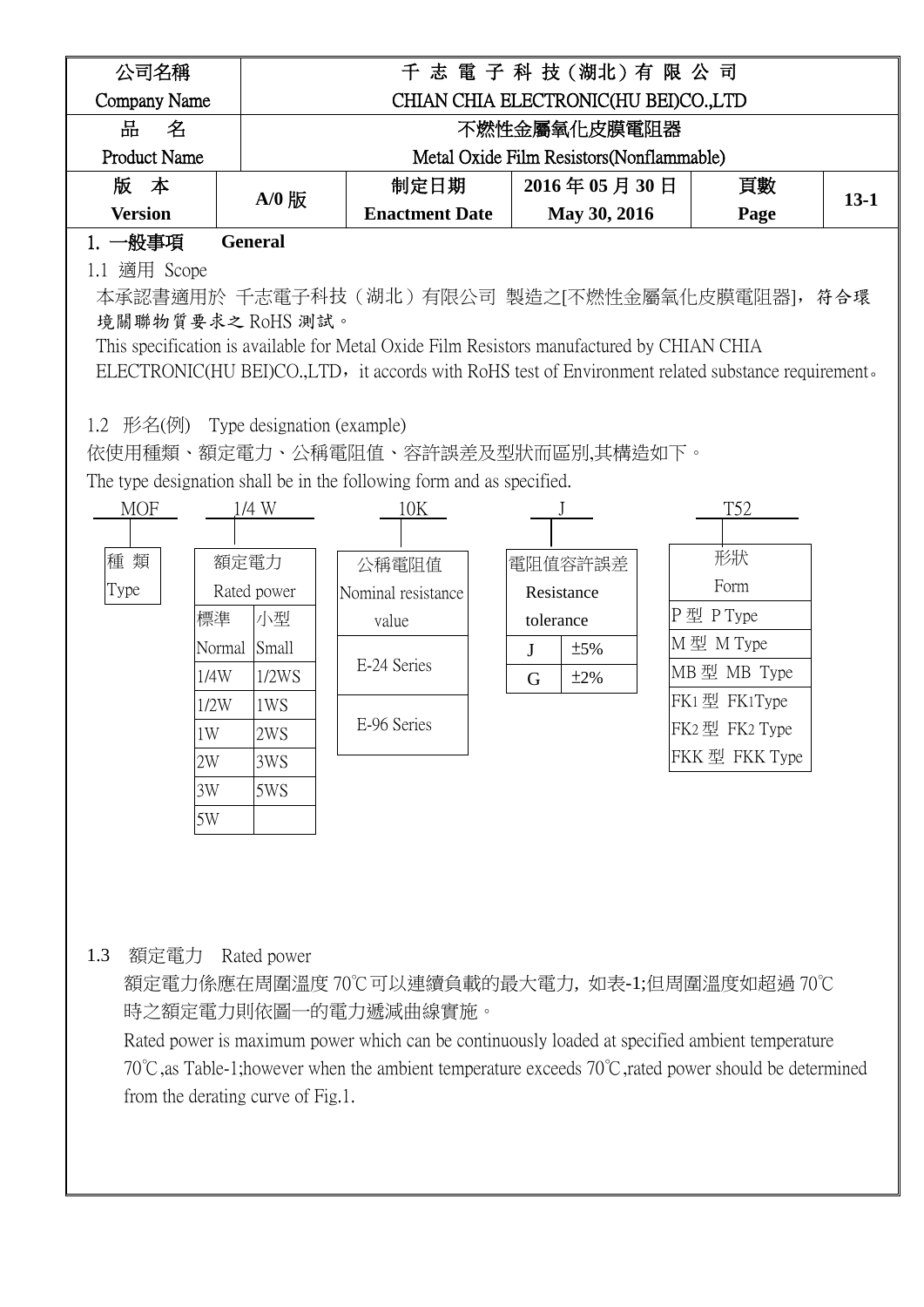



 額定電壓係指對應於額定電力的直流或交流(商用頻率之有效值)的電壓,由下式求得。 The rated voltage shall be the D.C. or A.C.(R.M.S. at power frequency) voltage which corresponds the rated power and the value of which is calculated from the formula below.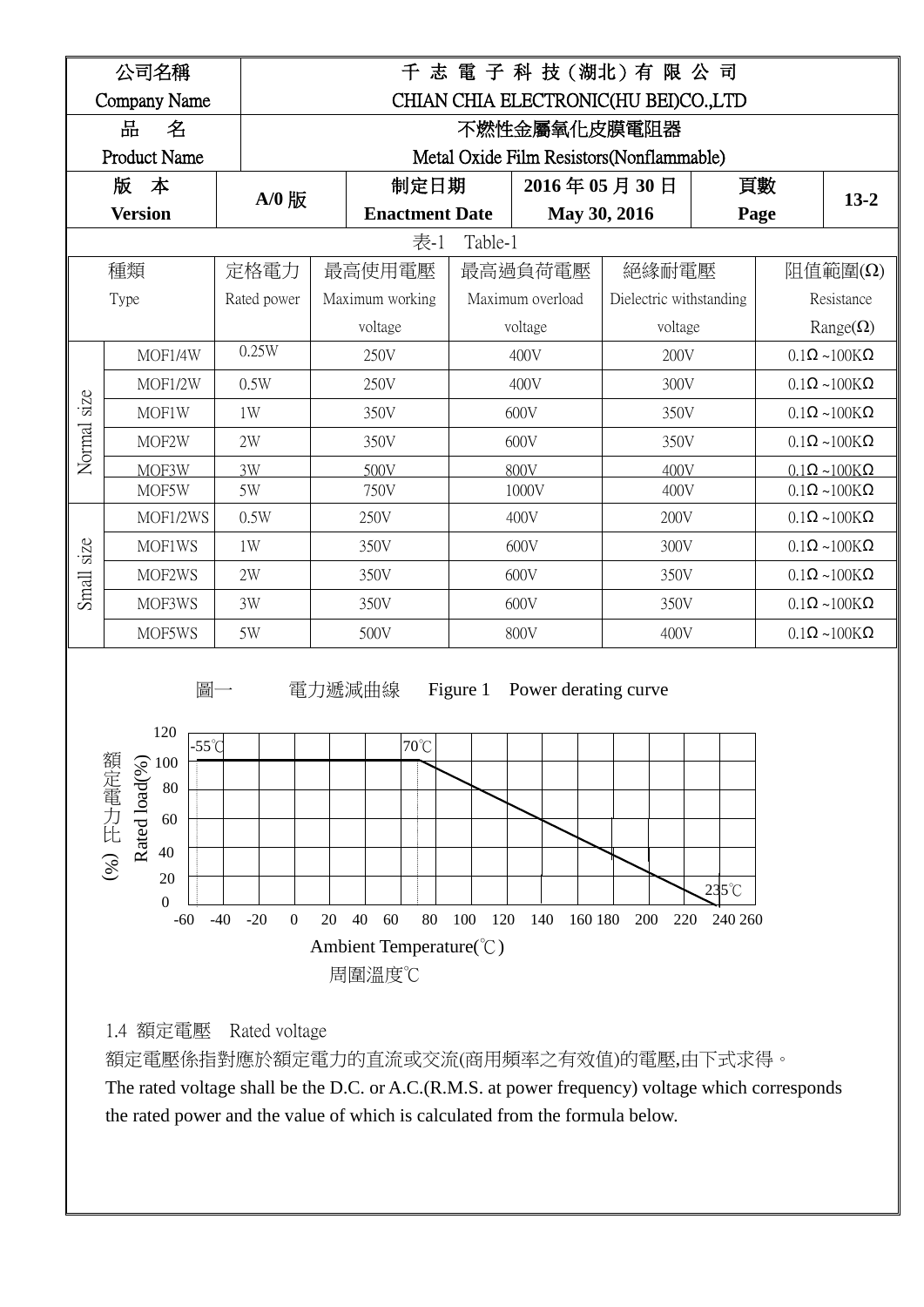|                | 公司名稱                                         |                                           |                                                                  | 千 志 電 子 科 技 (湖北) 有 限 公 司                                                    |      |          |  |  |  |
|----------------|----------------------------------------------|-------------------------------------------|------------------------------------------------------------------|-----------------------------------------------------------------------------|------|----------|--|--|--|
|                | Company Name                                 |                                           |                                                                  | CHIAN CHIA ELECTRONIC(HU BEI)CO.,LTD                                        |      |          |  |  |  |
|                | 品<br>名                                       |                                           |                                                                  | 不燃性金屬氧化皮膜電阻器                                                                |      |          |  |  |  |
|                | <b>Product Name</b>                          |                                           |                                                                  | Metal Oxide Film Resistors (Nonflammable)                                   |      |          |  |  |  |
|                | 版 本                                          |                                           | 制定日期                                                             | 2016年05月30日                                                                 | 頁數   |          |  |  |  |
|                | <b>Version</b>                               | $A/0$ 版                                   | <b>Enactment Date</b>                                            | May 30, 2016                                                                | Page | $13 - 3$ |  |  |  |
|                | $E=\sqrt{P\times R}$                         | Where                                     | E: 定格電壓                                                          | Rated voltage(V)                                                            |      |          |  |  |  |
|                |                                              |                                           | P: 定格電力                                                          | Rated power(W)                                                              |      |          |  |  |  |
|                | R: 公稱電阻值 Nominal resistance( $\Omega$ )      |                                           |                                                                  |                                                                             |      |          |  |  |  |
|                | 使用溫度 Operating Temperature Range:-55℃ ~+235℃ |                                           |                                                                  |                                                                             |      |          |  |  |  |
| 2. 構造<br>2.1   | Construction<br>外形尺寸                         | External dimensions<br>參照本承認書的 [5. 外形尺寸]。 | The dimensions shall be satisfied with [5. External dimensions]. |                                                                             |      |          |  |  |  |
| 2.2            | 構造圖                                          | Structure diagram                         |                                                                  |                                                                             |      |          |  |  |  |
|                |                                              |                                           | MOF 系列之金屬氧化皮膜固定電阻器係按下表的材料而構成:                                    |                                                                             |      |          |  |  |  |
|                |                                              |                                           | The construction of resistor (MOF series) shall be as follows:   |                                                                             |      |          |  |  |  |
|                |                                              |                                           |                                                                  |                                                                             |      |          |  |  |  |
|                |                                              |                                           |                                                                  |                                                                             |      |          |  |  |  |
| 號碼             | 構造名稱                                         |                                           |                                                                  | 容<br>內                                                                      |      |          |  |  |  |
| N <sub>O</sub> | Item                                         |                                           |                                                                  | Material                                                                    |      |          |  |  |  |
| 1              | 基體磁器                                         |                                           | 使用高含鋁量的磁器棒。                                                      |                                                                             |      |          |  |  |  |
|                | Ceramic core                                 |                                           | High alumina ceramic is used.                                    |                                                                             |      |          |  |  |  |
| $\overline{2}$ | 電阻體                                          |                                           | 電阻體的成份係使用金屬氧化皮膜。                                                 |                                                                             |      |          |  |  |  |
|                | Resistor element                             |                                           |                                                                  | The resistor element shall consist of metal oxide film.                     |      |          |  |  |  |
| 3              | 端子                                           | 鐵帽                                        |                                                                  |                                                                             |      |          |  |  |  |
|                | Terminal                                     |                                           | Tinned iron cap.                                                 |                                                                             |      |          |  |  |  |
| 4              | 連接                                           |                                           | 導線對鐵帽須以電氣熔接。                                                     |                                                                             |      |          |  |  |  |
|                | Connection                                   |                                           |                                                                  | The lead wire, which is plated with solder, shall be mounted to the caps by |      |          |  |  |  |
|                |                                              |                                           | welding process.                                                 |                                                                             |      |          |  |  |  |
| 5              | 導線                                           |                                           | 焊錫或鍍錫的導線。                                                        |                                                                             |      |          |  |  |  |
|                | Lead wire                                    |                                           | Soldered or tinned annealed wire.                                |                                                                             |      |          |  |  |  |
| 6              | 上塗塗裝                                         |                                           |                                                                  | 使用矽樹酯塗料。符合 UL-94V-0 不燃性規定。                                                  |      |          |  |  |  |
|                | Finishing painting                           |                                           |                                                                  | Silicon resin is used. Accord with UL-94V-0 Nonflammable specification.     |      |          |  |  |  |
| $\overline{7}$ | 表示                                           | 色碼。                                       |                                                                  |                                                                             |      |          |  |  |  |
|                | Indication                                   |                                           | Color code.                                                      |                                                                             |      |          |  |  |  |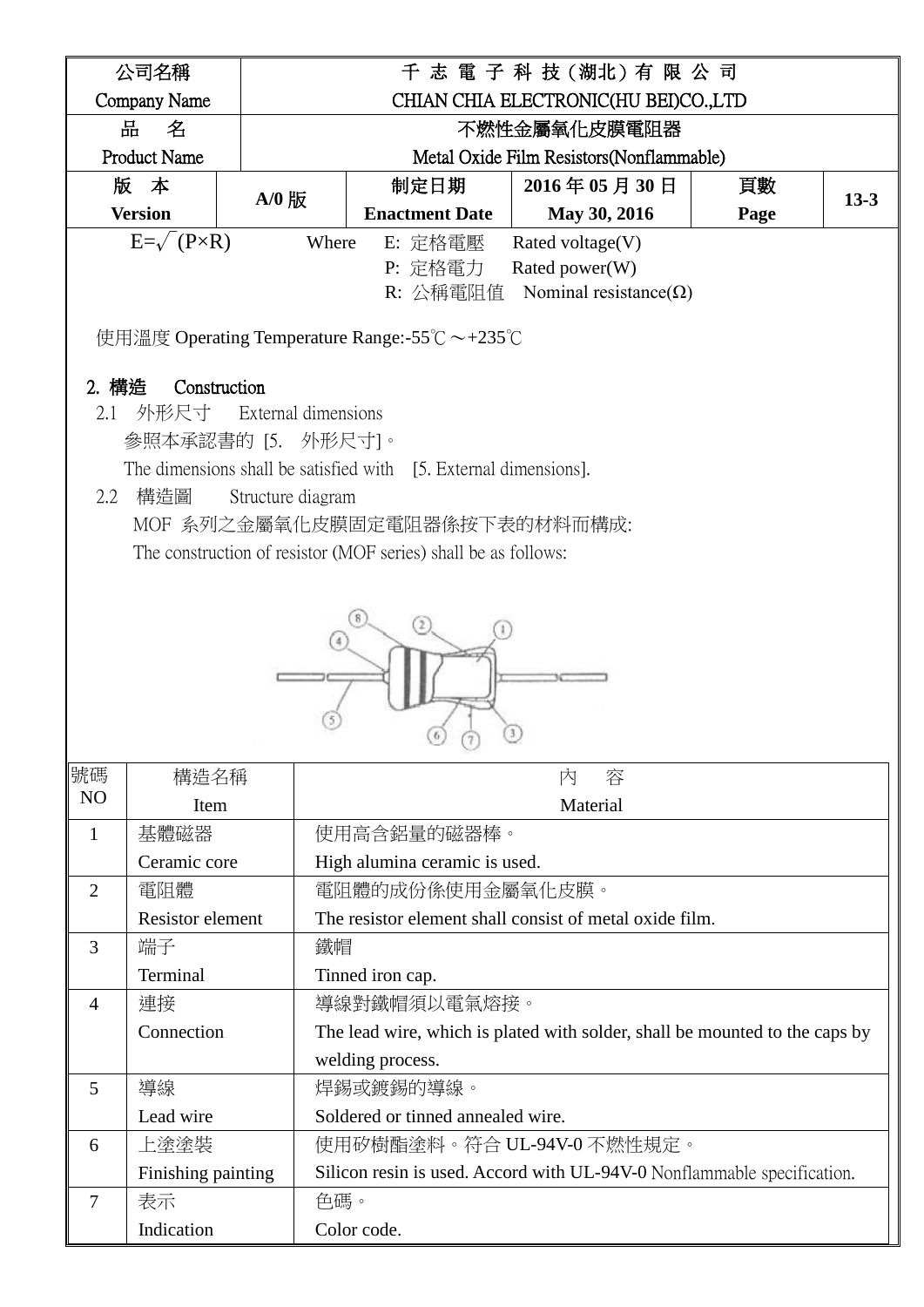| 公司名稱                |                                 |                                                         |         | 千志 電子科技(湖北)有限公司                                                                               |                     |        |  |
|---------------------|---------------------------------|---------------------------------------------------------|---------|-----------------------------------------------------------------------------------------------|---------------------|--------|--|
| Company Name        |                                 |                                                         |         | CHIAN CHIA ELECTRONIC(HU BEI)CO.,LTD                                                          |                     |        |  |
| 品<br>名              |                                 |                                                         |         | 不燃性金屬氧化皮膜電阻器                                                                                  |                     |        |  |
| <b>Product Name</b> |                                 |                                                         |         | Metal Oxide Film Resistors (Nonflammable)                                                     |                     |        |  |
| 版<br>本              |                                 | 制定日期                                                    |         | 2016年05月30日                                                                                   | 頁數                  |        |  |
| <b>Version</b>      | $A/0$ 版                         | <b>Enactment Date</b>                                   |         | May 30, 2016                                                                                  | Page                | $13-4$ |  |
| 2.3<br>鐵帽端子         | Terminal caps                   |                                                         |         |                                                                                               |                     |        |  |
|                     |                                 | 鐵帽端子須確實地連接(電氣的及機械的)於電阻體上。                               |         |                                                                                               |                     |        |  |
|                     |                                 |                                                         |         | The caps shall be securely connected with the resistor element electrically and mechanically. |                     |        |  |
| 外裝色澤<br>2.4         | Resistor body color             |                                                         |         |                                                                                               |                     |        |  |
|                     |                                 |                                                         |         |                                                                                               |                     |        |  |
|                     |                                 | 表-2                                                     |         | Table-2                                                                                       |                     |        |  |
|                     | 普通型<br>Normal size              |                                                         |         | 小型化                                                                                           | Small size          |        |  |
| 種類 Type             |                                 | 顏色 Color                                                |         | 種類 Type                                                                                       | 顏色 Color            |        |  |
| MOF1/4W, MOF1/2W,   |                                 |                                                         |         |                                                                                               |                     |        |  |
| MOF1W, MOF2W,       |                                 | 灰色                                                      |         | MOF1/2WS, MOF1WS,                                                                             | 灰色或粉紅色              |        |  |
| MOF3W, MOF5W        |                                 | Gray                                                    |         | MOF2WS, MOF3WS,                                                                               | Gray or pink        |        |  |
|                     |                                 |                                                         |         | MOF5WS                                                                                        |                     |        |  |
| 表示<br>2.5           | Indication                      |                                                         |         |                                                                                               |                     |        |  |
|                     | 參照本承認書的 [4. 表示]。                |                                                         |         |                                                                                               |                     |        |  |
|                     |                                 | The indication shall be satisfied with [4. Indication]. |         |                                                                                               |                     |        |  |
|                     |                                 |                                                         |         |                                                                                               |                     |        |  |
| 特性<br>3.            | <b>Characteristics</b>          |                                                         |         |                                                                                               |                     |        |  |
|                     |                                 |                                                         |         |                                                                                               |                     |        |  |
|                     |                                 | 表-3                                                     | Table-3 |                                                                                               |                     |        |  |
| 項目                  |                                 | 規格值                                                     |         |                                                                                               | 試驗方法(依據 JIS C 5202) |        |  |
| Item                |                                 | Performance                                             |         | Test methods (Conform to JIS C 5202)                                                          |                     |        |  |
| 溫度係數                | $±350$ PPM/ $°C$                |                                                         |         | 5.2 項參照                                                                                       | Comply with 5.2     |        |  |
| Temperature         | $(\pm 500$ PPM/°C $< 1\Omega$ ) |                                                         |         | $\frac{R_1-R_0}{\sqrt{1-\frac{1}{2}}}\times 10^6(PPM^{\circ}\text{C})$                        |                     |        |  |
| Coefficient         |                                 |                                                         |         | $R_0(T_1-T_0)$                                                                                |                     |        |  |
|                     |                                 |                                                         |         | $R_0$ :室溫(T $_0$ )所測量之電阻值。                                                                    |                     |        |  |
|                     |                                 |                                                         |         | $R_1: \tilde{\Xi} \tilde{\Xi} + 100^\circ C(T_1)$ 後所測量之電阻值。                                   |                     |        |  |
|                     |                                 |                                                         |         | $R_0$ : Resistance value at room temp. $(T_0)$ .                                              |                     |        |  |
|                     |                                 |                                                         |         | $R_1$ : Resistance value at room temp.plus 100°C                                              |                     |        |  |
|                     |                                 |                                                         |         | $(T_1)$                                                                                       |                     |        |  |
| 短時間過負荷              | $\pm$ (1%+0.05Ω)以内。             |                                                         |         | 5.5 項參照 Comply with 5.5                                                                       |                     |        |  |
| Short time          | 不得有機械的損傷。                       |                                                         |         | 額定電壓x2.5 倍,5 秒。                                                                               |                     |        |  |
| overload            | Within $\pm(1\% + 0.05Ω)$ .     |                                                         |         | 不可超過最高過負荷電壓(見表-1)                                                                             |                     |        |  |
|                     |                                 | No evidence of mechanical damage.                       |         | Rated voltagex2.5 times,5s                                                                    |                     |        |  |
|                     |                                 |                                                         |         | But not to exceed maximum overload                                                            |                     |        |  |
|                     |                                 |                                                         |         | voltage. (See table-1)                                                                        |                     |        |  |
|                     |                                 |                                                         |         |                                                                                               |                     |        |  |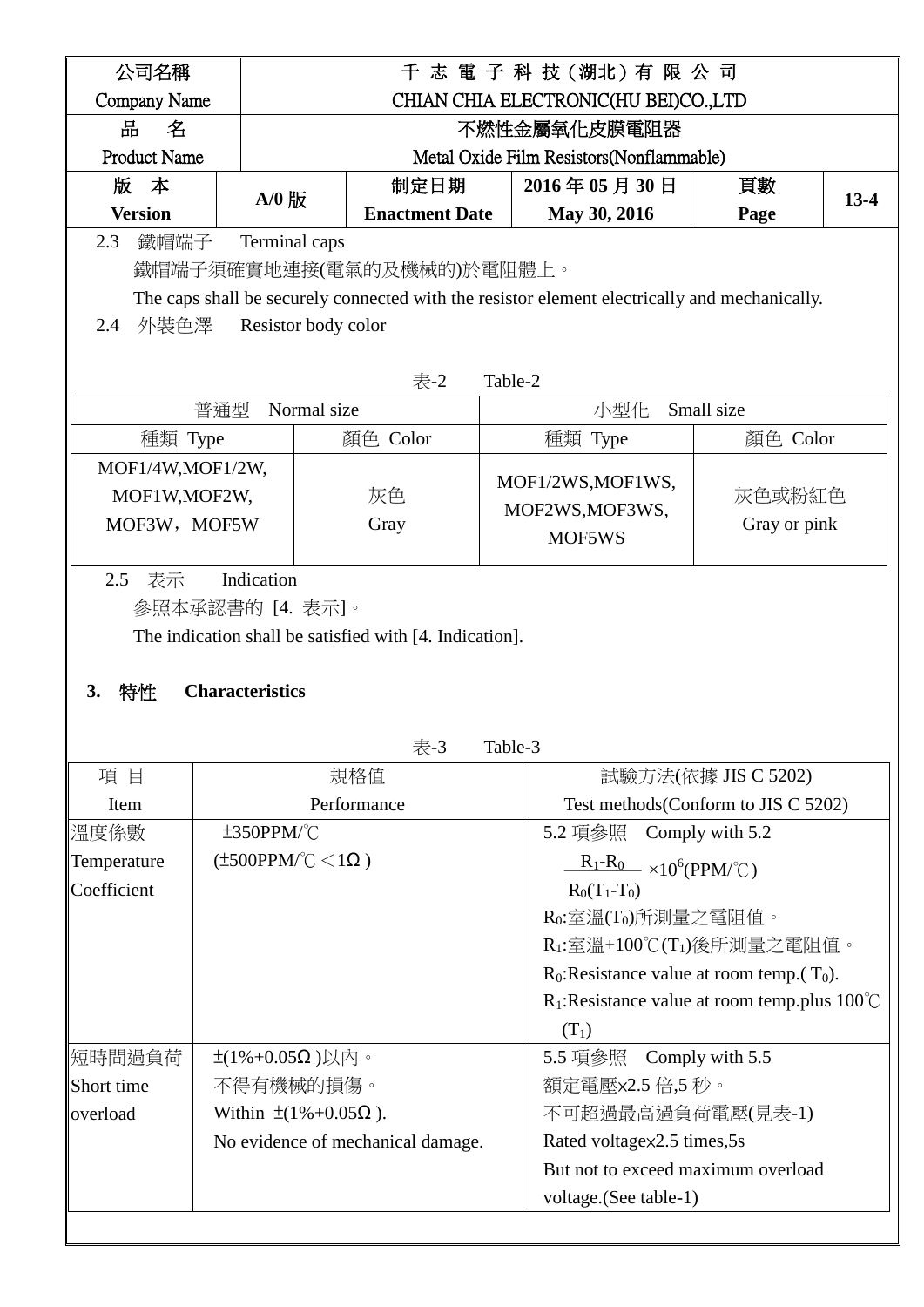| 公司名稱                |         |                                                                    |                       |                          |                   | 千志 電 子 科 技 (湖北) 有 限 公 司                                                                                                   |               |   |          |
|---------------------|---------|--------------------------------------------------------------------|-----------------------|--------------------------|-------------------|---------------------------------------------------------------------------------------------------------------------------|---------------|---|----------|
| Company Name        |         |                                                                    |                       |                          |                   | CHIAN CHIA ELECTRONIC(HU BEI)CO.,LTD                                                                                      |               |   |          |
| 굠<br>名              |         |                                                                    |                       |                          |                   | 不燃性金屬氧化皮膜電阻器                                                                                                              |               |   |          |
| <b>Product Name</b> |         |                                                                    |                       |                          |                   | Metal Oxide Film Resistors (Nonflammable)                                                                                 |               |   |          |
| 版本                  |         | $A/0$ 版                                                            | 制定日期                  |                          |                   | 2016年05月30日                                                                                                               | 頁數            |   | $13 - 5$ |
| <b>Version</b>      |         |                                                                    | <b>Enactment Date</b> |                          |                   | May 30, 2016                                                                                                              | Page          |   |          |
| 項目                  |         | 規格值                                                                |                       |                          |                   | 試驗方法(依據 JIS C 5202)                                                                                                       |               |   |          |
| Item                |         | Performance                                                        |                       |                          |                   | Test methods (Conform to JIS C 5202)                                                                                      |               |   |          |
| 絕緣電阻                |         | $10^4$ ΜΩ 以上。                                                      |                       | 5.6 項參照                  |                   | Comply with 5.6                                                                                                           |               |   |          |
| Insulation          |         | $10^4$ M $\Omega$ or more.                                         |                       |                          | 置於 V 型槽方法。        |                                                                                                                           |               |   |          |
| Resistance          |         |                                                                    |                       |                          | 施加直流電壓 500V 60 秒。 |                                                                                                                           |               |   |          |
|                     |         |                                                                    |                       |                          |                   | V-block method                                                                                                            |               |   |          |
|                     |         |                                                                    |                       |                          |                   | Resistor shall be tested at DC 500V for 60 seconds.                                                                       |               |   |          |
| 耐電壓                 |         | 無電弧放電、燒損及絕                                                         |                       | 5.7 項參照                  |                   | Comply with 5.7                                                                                                           |               |   |          |
| Dielectric          |         | 緣破壞等異狀。                                                            |                       |                          |                   | 常壓,置於 V 型槽方法。                                                                                                             |               |   |          |
| Withstanding        |         | No evidence of flashover                                           |                       |                          |                   | 施加個別規定之交流電壓60秒。(見表-1)                                                                                                     |               |   |          |
| Voltage             |         | mechanical damage, arcing<br>Constant pressure, V-block method     |                       |                          |                   |                                                                                                                           |               |   |          |
|                     |         | or insulation breakdown.                                           |                       |                          |                   | Resistor shall be tested at AC potential respectively for 60                                                              |               |   |          |
|                     |         |                                                                    |                       |                          |                   | seconds. (See table-1)                                                                                                    |               |   |          |
| 斷續過負荷               |         | $\pm$ (2%+0.05Ω)以内。                                                |                       | 5.8 項參照                  |                   | Comply with 5.8                                                                                                           |               |   |          |
| Pulse overload      |         | 額定電壓x4 倍,10000 回(1 秒 ON,25 秒 OFF)。<br>Within $\pm(2\%+0.05\Omega)$ |                       |                          |                   |                                                                                                                           |               |   |          |
|                     |         |                                                                    |                       |                          |                   | 不可超過最高斷續電壓(見表-1)                                                                                                          |               |   |          |
|                     |         |                                                                    |                       |                          |                   | Rated voltage X 4 times, 10000 cyc. (1s ON, 25s OFF)                                                                      |               |   |          |
|                     |         |                                                                    |                       |                          |                   | But not to exceed maximum pulse voltage. (See table-1)                                                                    |               |   |          |
|                     |         |                                                                    |                       | 6.1 項參照                  |                   | Comply with 6.1                                                                                                           | 引張力           | 時 | 間        |
|                     |         |                                                                    |                       |                          |                   | 線徑 mm<br>Diameter                                                                                                         | Tensile force |   | Time     |
|                     |         |                                                                    |                       |                          |                   |                                                                                                                           | N(kgf)        |   |          |
|                     |         |                                                                    |                       | Tensile strength<br>引張強度 |                   | $\Phi$ 0.38mm~0.50mm                                                                                                      | 5(0.51)       |   | 10±1     |
|                     |         |                                                                    |                       |                          |                   | $\Phi$ 0.50mm~0.68 mm                                                                                                     | 10(1.02)      |   | second   |
|                     |         |                                                                    |                       |                          |                   | 扭轉強度: 自電阻體起約 6mm~6.5mm 處之端子線,以                                                                                            |               |   |          |
| 端子強度                |         | 端子不得斷裂及鬆弛。                                                         |                       |                          |                   | 約0.75mm 曲率半徑彎曲90度,其次由彎曲處向端子線先                                                                                             |               |   |          |
| Terminal            |         | No evidence of mechanical                                          |                       |                          |                   | 端1.2±0.4mm處挾定端子引出軸,作回轉軸,以約5秒時間                                                                                            |               |   |          |
| strength            | damage. |                                                                    |                       |                          |                   | 沿直面回轉360°再逆轉360°,如此施行回逆轉2次,不可發<br>生折斷及鬆動現象。                                                                               |               |   |          |
|                     |         |                                                                    |                       |                          |                   | Tensional strength $\colon$ To bend the lead wire at the point of                                                         |               |   |          |
|                     |         |                                                                    |                       |                          |                   | about 6mm~6.5mm from resistor body. about 0.75mm                                                                          |               |   |          |
|                     |         |                                                                    |                       |                          |                   | curvature radii to 90 <sup>°</sup> then catch the wire at 1.2 $\pm$ 0.4mm apart                                           |               |   |          |
|                     |         |                                                                    |                       |                          |                   | from the bend point end and turn it (clockwise) by 360                                                                    |               |   |          |
|                     |         |                                                                    |                       |                          |                   | degrees perpendicular to the resistor axis at speed of same 5<br>seconds per turn, and do the same counterclockwise again |               |   |          |
|                     |         |                                                                    |                       |                          |                   | which constitute a whole turn. Repeat the turn for 2 times                                                                |               |   |          |
|                     |         |                                                                    |                       |                          |                   | without causing any break and looseness.                                                                                  |               |   |          |
|                     |         |                                                                    |                       |                          |                   |                                                                                                                           |               |   |          |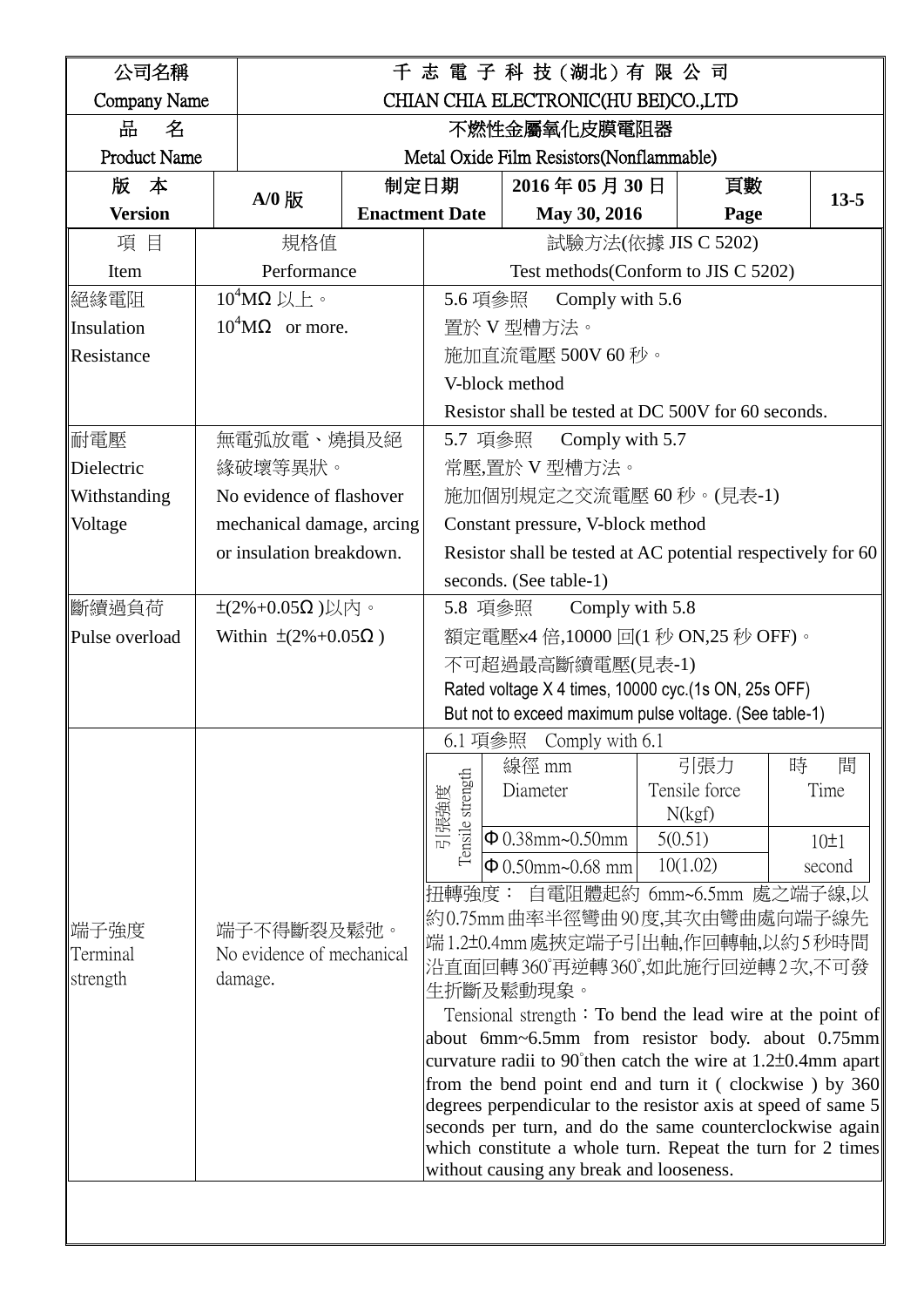| 公司名稱                                     | 千 志 電 子 科 技 (湖北) 有 限 公 司                                                                                |                                |                                                                                                                                                        |                                                                                                                                                                                                                             |                     |        |  |
|------------------------------------------|---------------------------------------------------------------------------------------------------------|--------------------------------|--------------------------------------------------------------------------------------------------------------------------------------------------------|-----------------------------------------------------------------------------------------------------------------------------------------------------------------------------------------------------------------------------|---------------------|--------|--|
| Company Name                             |                                                                                                         |                                |                                                                                                                                                        | CHIAN CHIA ELECTRONIC(HU BEI)CO.,LTD                                                                                                                                                                                        |                     |        |  |
| 品<br>名                                   |                                                                                                         |                                |                                                                                                                                                        | 不燃性金屬氧化皮膜電阻器                                                                                                                                                                                                                |                     |        |  |
| <b>Product Name</b>                      |                                                                                                         |                                |                                                                                                                                                        | Metal Oxide Film Resistors (Nonflammable)                                                                                                                                                                                   |                     |        |  |
| 版 本                                      |                                                                                                         | 制定日期                           |                                                                                                                                                        | 2016年05月30日                                                                                                                                                                                                                 | 頁數                  |        |  |
| <b>Version</b>                           | $A/0$ 版                                                                                                 | <b>Enactment Date</b>          |                                                                                                                                                        | May 30, 2016                                                                                                                                                                                                                | Page                | $13-6$ |  |
|                                          |                                                                                                         |                                |                                                                                                                                                        |                                                                                                                                                                                                                             |                     |        |  |
| 項目                                       | 規格值                                                                                                     |                                |                                                                                                                                                        |                                                                                                                                                                                                                             | 試驗方法(依據 JIS C 5202) |        |  |
| Item                                     | Performance                                                                                             |                                |                                                                                                                                                        | Test methods (Conform to JIS C 5202)                                                                                                                                                                                        |                     |        |  |
| 焊錫耐熱性<br>Resistance to<br>soldering heat | $\pm$ (1%+0.05Ω)以内。<br>不得有機械的損傷。<br>Within $\pm(1\% + 0.05\Omega)$<br>No evidence of mechanical damage. |                                | 6.4 項參照 Comply with 6.4<br>350±10℃, 3±1.0 秒, 試驗後放置半小時。<br>$350\pm10^{\circ}$ C, $3\pm1.0s$<br>After test leave for 0.5h.                               |                                                                                                                                                                                                                             |                     |        |  |
| 焊錫附著性<br>Solderability                   | 導線至少 95%以上新錫覆蓋。<br>Covered with new solder by 95% at<br>least.                                          |                                |                                                                                                                                                        | 6.5 項參照 Comply with 6.5<br>焊錫溫度:255±5℃。<br>浸錫時間:3±1.0秒。<br>Test temperature of solder: $255\pm5^{\circ}$ C<br>Dipping time in solder: $3\pm1.0$ s                                                                           |                     |        |  |
| 耐溶劑性<br>Resistance to<br>solvent         | 塗裝及色碼不得脫落。<br>coating and markings.                                                                     | No deterioration of protective |                                                                                                                                                        | 6.9 項參照 Comply with 6.9<br>放入酒精溶劑之超音波機內,保持3分鐘。<br>Specimens shall be immersed in a bath of<br>isoproalcohol completely for 3 minutes with<br>ultrasonic.                                                                    |                     |        |  |
| 溫度循環<br>∥Temperature<br>cycle            | $±$ (2%+0.05Ω)以内。<br>不得有機械的損傷。<br>Within $\pm(2\%+0.05\Omega)$<br>No evidence of mechanical<br>damage.  |                                |                                                                                                                                                        | 7.4 項參照 Comply with 7.4<br>低溫側: -55℃/30分, 室溫: 10~15分鐘<br>高溫側:+80℃/30分, 室溫:10~15分鐘<br>5回<br>Low side: $-55^{\circ}C/30$ min, Room temp.: 10 to 15min<br>High side: $80^{\circ}C/30$ min, Room temp.: 10 to 15min<br>5 cycles |                     |        |  |
| ∥耐濕負荷壽命<br>Load life in<br>humidity      | $\pm$ (5%+0.05 $\Omega$ )以内。<br>Within $\pm(5\%+0.05\Omega)$                                            |                                | 7.9 項參照 Comply with 7.9<br>40±2℃, 濕度 90~95%, 1000 小時<br>定格電壓(90分鐘 ON, 30分鐘 OFF)<br>40±2°C, 90 to 95%RH, 1000h<br>Rated voltage (90 min ON, 30 min OFF) |                                                                                                                                                                                                                             |                     |        |  |
| 負荷壽命<br>Load life                        | $\pm$ (5%+0.05 $\Omega$ )以内。<br>Within $\pm(5\%+0.05\Omega)$                                            |                                |                                                                                                                                                        | 7.10 項參照 Comply with 7.10<br>70±3℃, 1000 小時<br>定格電壓(90分鐘 ON, 30分鐘 OFF)<br>70±3°C, 1000h<br>Rated voltage (90 min ON, 30 min OFF)                                                                                            |                     |        |  |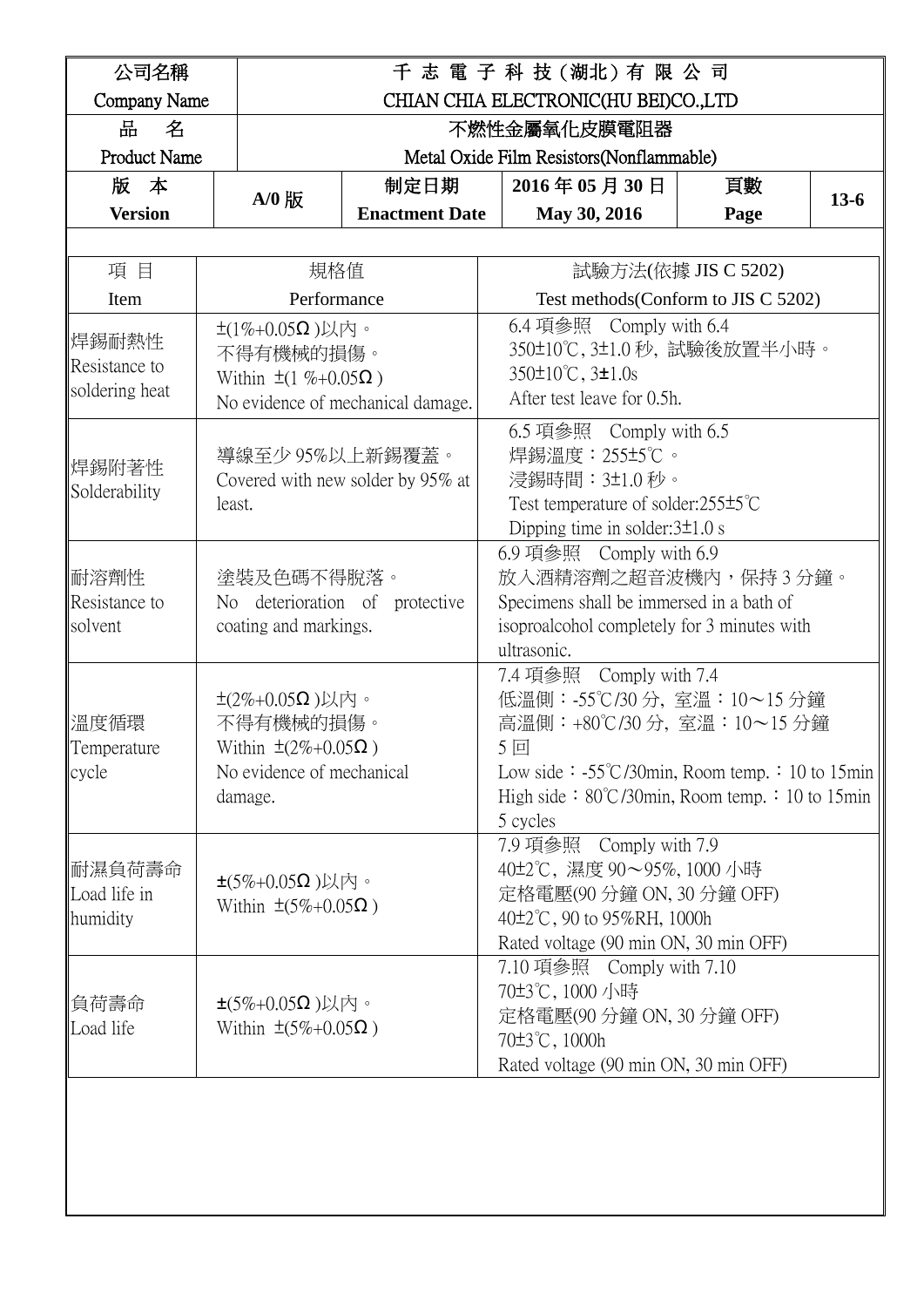| 公司名稱                |            |                        |                       |                           | 千志 電 子 科 技 (湖北) 有 限 公 司                   |           |                   |  |
|---------------------|------------|------------------------|-----------------------|---------------------------|-------------------------------------------|-----------|-------------------|--|
| Company Name        |            |                        |                       |                           | CHIAN CHIA ELECTRONIC(HU BEI)CO.,LTD      |           |                   |  |
| 굠<br>名              |            |                        |                       |                           | 不燃性金屬氧化皮膜電阻器                              |           |                   |  |
| <b>Product Name</b> |            |                        |                       |                           | Metal Oxide Film Resistors (Nonflammable) |           |                   |  |
| 版 本                 |            |                        |                       | 制定日期<br>2016年05月30日<br>頁數 |                                           |           |                   |  |
| <b>Version</b>      | A/0 版      |                        | <b>Enactment Date</b> |                           | May 30, 2016                              |           | Page              |  |
| 4. 表示               | Indication |                        |                       |                           |                                           |           |                   |  |
| 色碼                  | Color Code |                        |                       |                           |                                           |           |                   |  |
|                     |            |                        |                       |                           |                                           |           |                   |  |
|                     |            |                        |                       |                           |                                           |           |                   |  |
|                     |            |                        |                       |                           |                                           |           |                   |  |
|                     |            |                        |                       |                           |                                           |           |                   |  |
|                     |            |                        |                       |                           |                                           |           |                   |  |
|                     |            | 4-Band code            |                       |                           |                                           |           |                   |  |
|                     |            | $\frac{1}{2\%}$ 5%     |                       |                           |                                           |           |                   |  |
|                     |            |                        |                       |                           |                                           |           |                   |  |
|                     |            |                        |                       |                           |                                           |           |                   |  |
|                     |            |                        |                       |                           |                                           |           |                   |  |
|                     |            | 第1數字                   | 第2數字                  | 第3數字                      | 倍 率                                       |           | 誤差率               |  |
|                     | 顏色 Color   | $1^{\rm st}$<br>figure | $2nd$ figure          | 3 <sup>RD</sup> figure    | Multiplier                                |           | Tolerance         |  |
|                     | 黑 Black    | $\overline{0}$         | 0                     | $\overline{0}$            | 10 <sup>0</sup>                           |           |                   |  |
|                     | 棕 Brown    |                        | 1                     | $\mathbf 1$               | 10 <sup>1</sup>                           |           |                   |  |
|                     | 紅 Red      | $\overline{2}$         | $\overline{2}$        | $\overline{2}$            | 10 <sup>2</sup>                           | $\pm 2\%$ | $\left( G\right)$ |  |
|                     | 橙 Orange   | 3                      | 3                     | $\mathfrak{Z}$            | 10 <sup>3</sup>                           |           |                   |  |
| 黃                   | Yellow     | $\overline{4}$         | $\overline{4}$        | $\overline{4}$            | 10 <sup>4</sup>                           |           |                   |  |
|                     | 綠 Green    | 5                      | 5                     | 5                         | 10 <sup>5</sup>                           |           |                   |  |
|                     | 藍 Blue     | 6                      | 6                     | 6                         | 10 <sup>6</sup>                           |           |                   |  |
|                     | 紫 Violet   | 7                      | 7                     | $\overline{7}$            | 10 <sup>7</sup>                           |           |                   |  |
|                     | 灰 Gray     | $8\,$                  | $8\,$                 | $8\,$                     |                                           |           |                   |  |
|                     | 白 White    | 9                      | 9                     | 9                         |                                           |           |                   |  |
|                     | 金 Gold     |                        |                       |                           | $10^{-1}$                                 | $\pm 5\%$ | (J)               |  |
|                     | 銀 Silver   |                        |                       |                           | $10^{-2}$                                 |           |                   |  |
|                     | 無 Plain    |                        |                       |                           |                                           |           |                   |  |
|                     |            |                        |                       |                           |                                           |           |                   |  |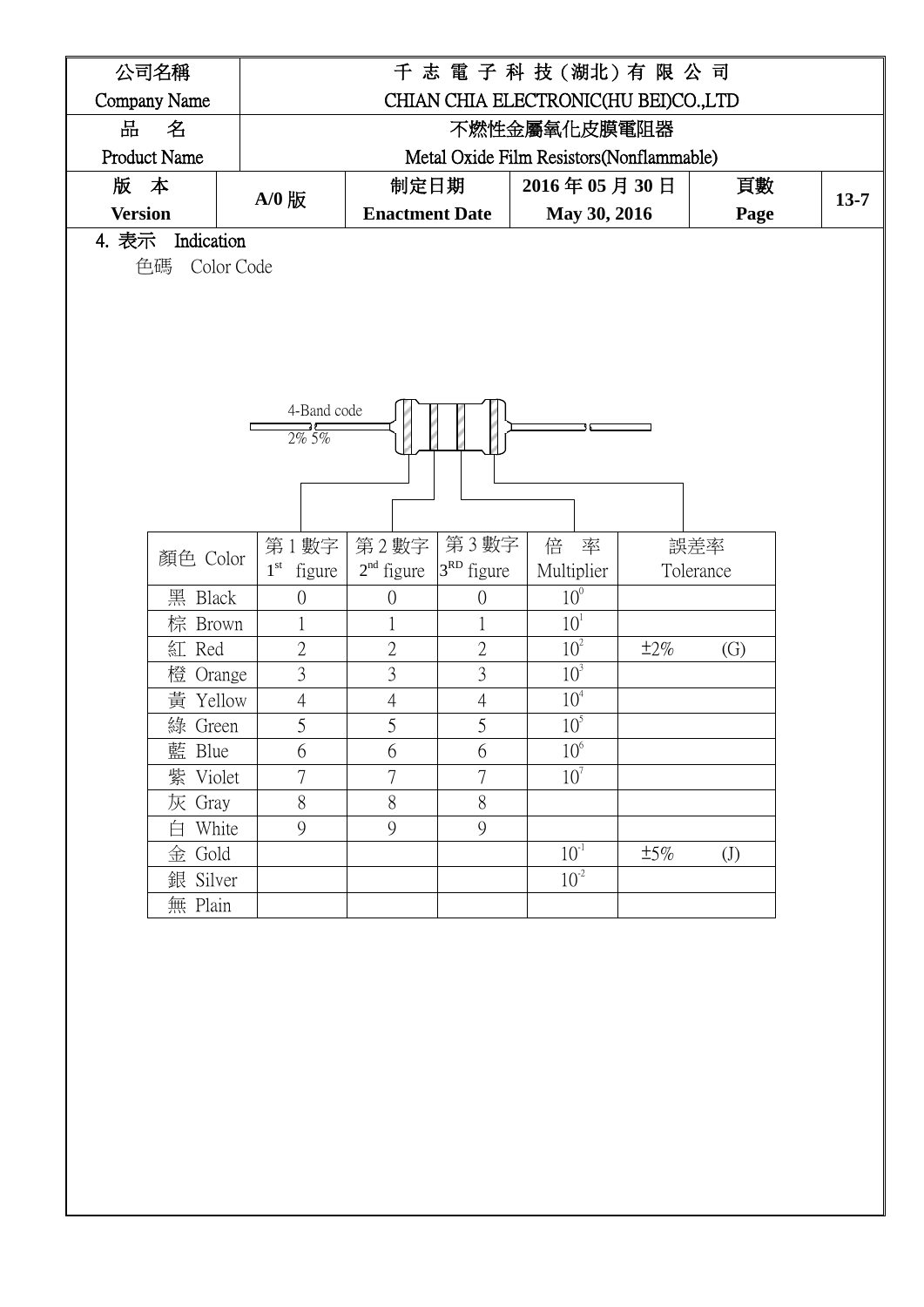| 公司名稱                |         | 千志 電子科技 (湖北) 有限公司                         |              |      |          |  |  |  |
|---------------------|---------|-------------------------------------------|--------------|------|----------|--|--|--|
| Company Name        |         | CHIAN CHIA ELECTRONIC(HU BEI)CO.,LTD      |              |      |          |  |  |  |
| 品<br>名              |         | 不燃性金屬氧化皮膜電阻器                              |              |      |          |  |  |  |
| <b>Product Name</b> |         | Metal Oxide Film Resistors (Nonflammable) |              |      |          |  |  |  |
| 版 本                 | $A/0$ 版 | 制定日期                                      | 2016年05月30日  | 頁數   |          |  |  |  |
| <b>Version</b>      |         | <b>Enactment Date</b>                     | May 30, 2016 | Page | $13 - 8$ |  |  |  |

## 5. 外形寸法 External dimensions

5.1 散裝 P 型 P type

P Type



## 單位:mm

| Unit: $mm$         |                   |            |       |               |                     |                    |  |
|--------------------|-------------------|------------|-------|---------------|---------------------|--------------------|--|
| 種<br>類             | Type              |            | 尺     | 寸             | Dimensions          |                    |  |
| 普通型<br>Normal Size | 小型化<br>Small Size | $I\pm 2.0$ | L±1.0 | $\Psi$ D      | $\psi$ d $\pm$ 0.05 | H <sup>±</sup> 2.0 |  |
| MOF1/4W            | MOF1/2WS          | 60         | 6.5   | $2.3 \pm 0.5$ | 0.43                | 26                 |  |
| MOF1/2W            | <b>MOF1WS</b>     | 60         | 9.0   | $3.2 \pm 0.5$ | 0.50                | 26                 |  |
| MOF1W              | MOF2WS            | 60         | 11.5  | $4.5 \pm 1.0$ | 0.68                | 25                 |  |
|                    |                   | 73         | 11.5  | $4.5 \pm 1.0$ | 0.68                | 31                 |  |
|                    |                   | 60         | 15.5  | $5.0 \pm 1.0$ | 0.68                | 23                 |  |
| MOF2W              | MOF3WS            | 81         | 15.5  | $5.0 \pm 1.0$ | 0.68                | 33                 |  |
| MOF3W              | MOF5WS            | 94         | 17.5  | $6.0 \pm 1.0$ | 0.68                | 38                 |  |
|                    | MOF5W             | 94         | 24.5  | $8.0 \pm 1.0$ | 0.68                | 35                 |  |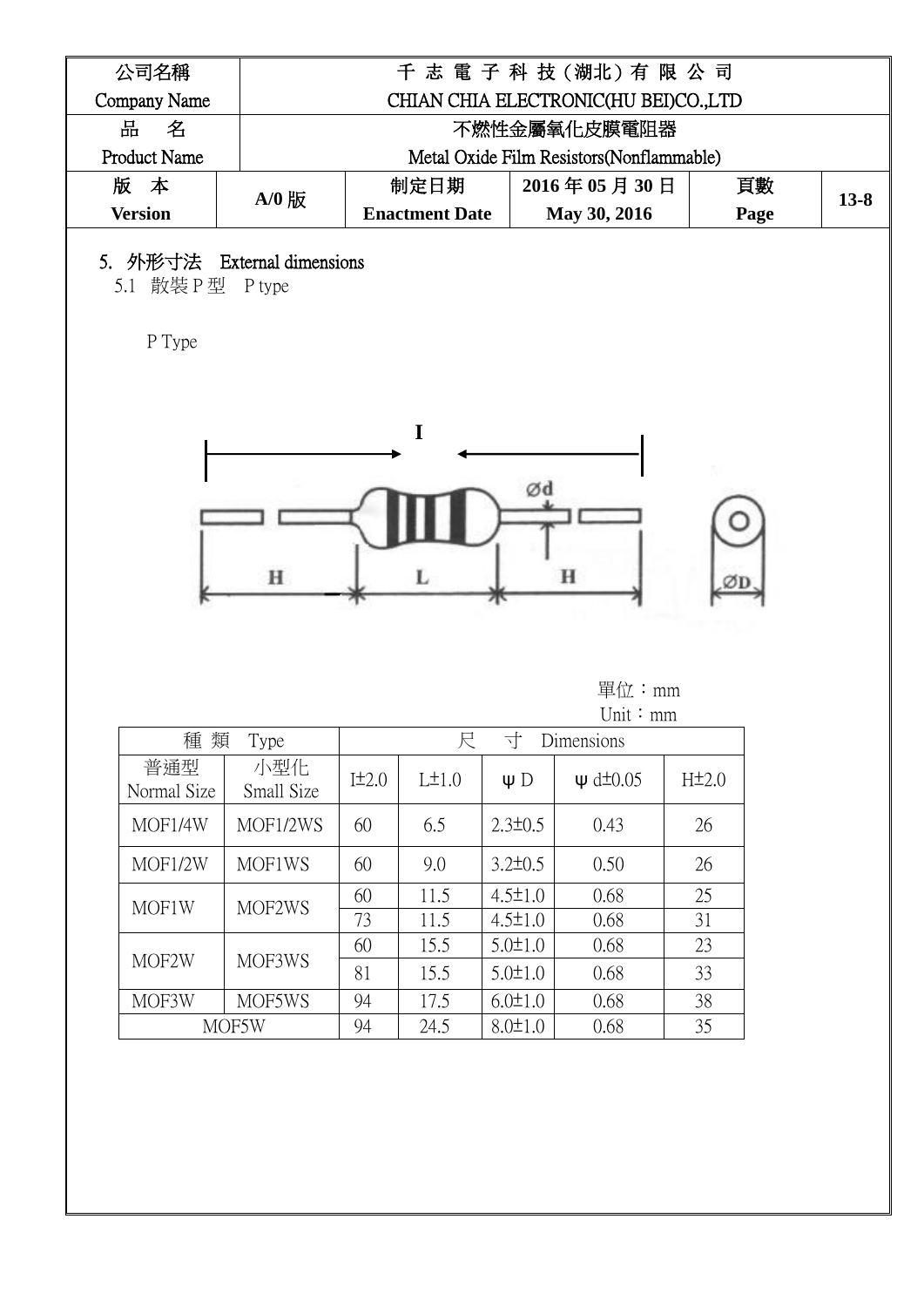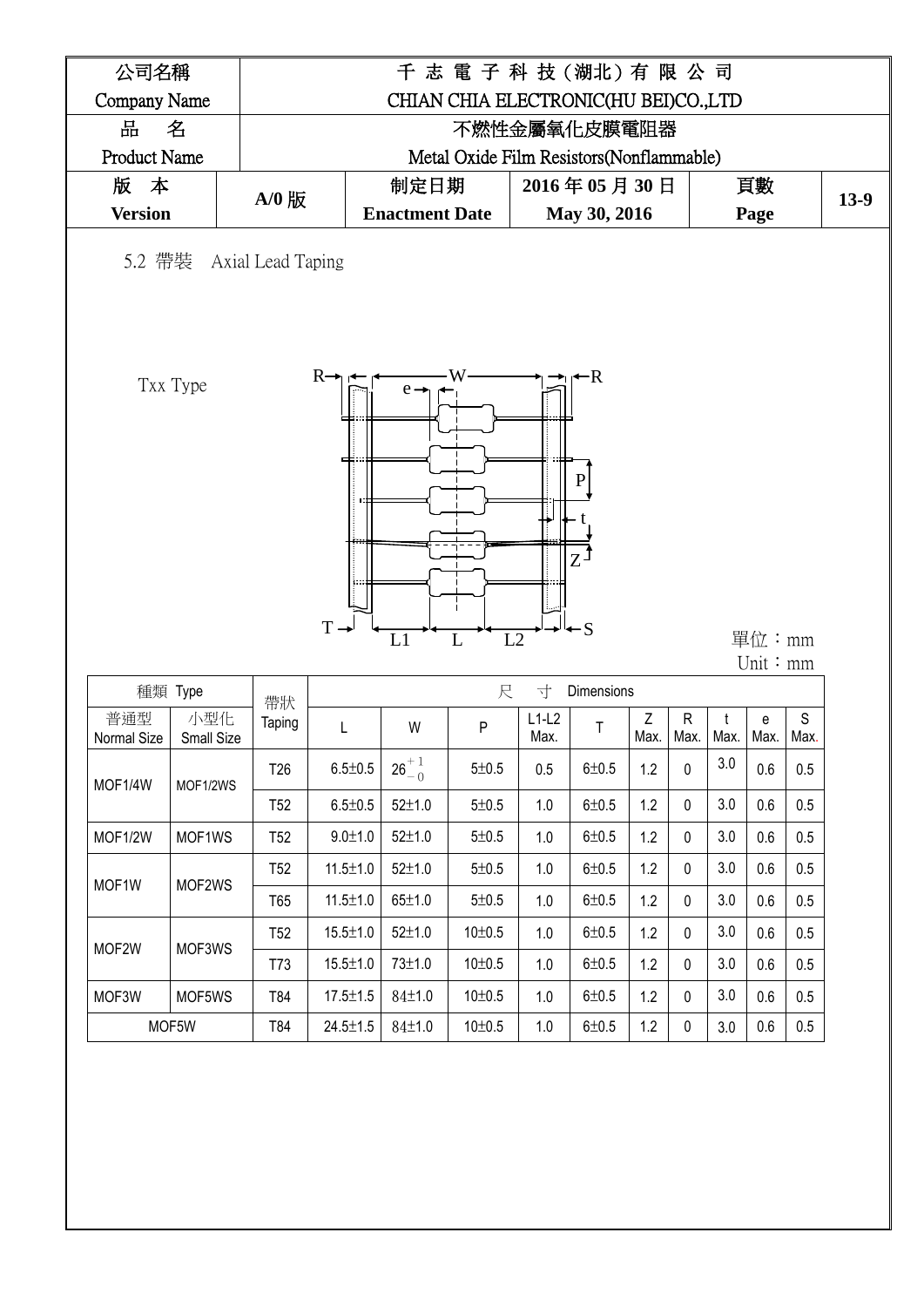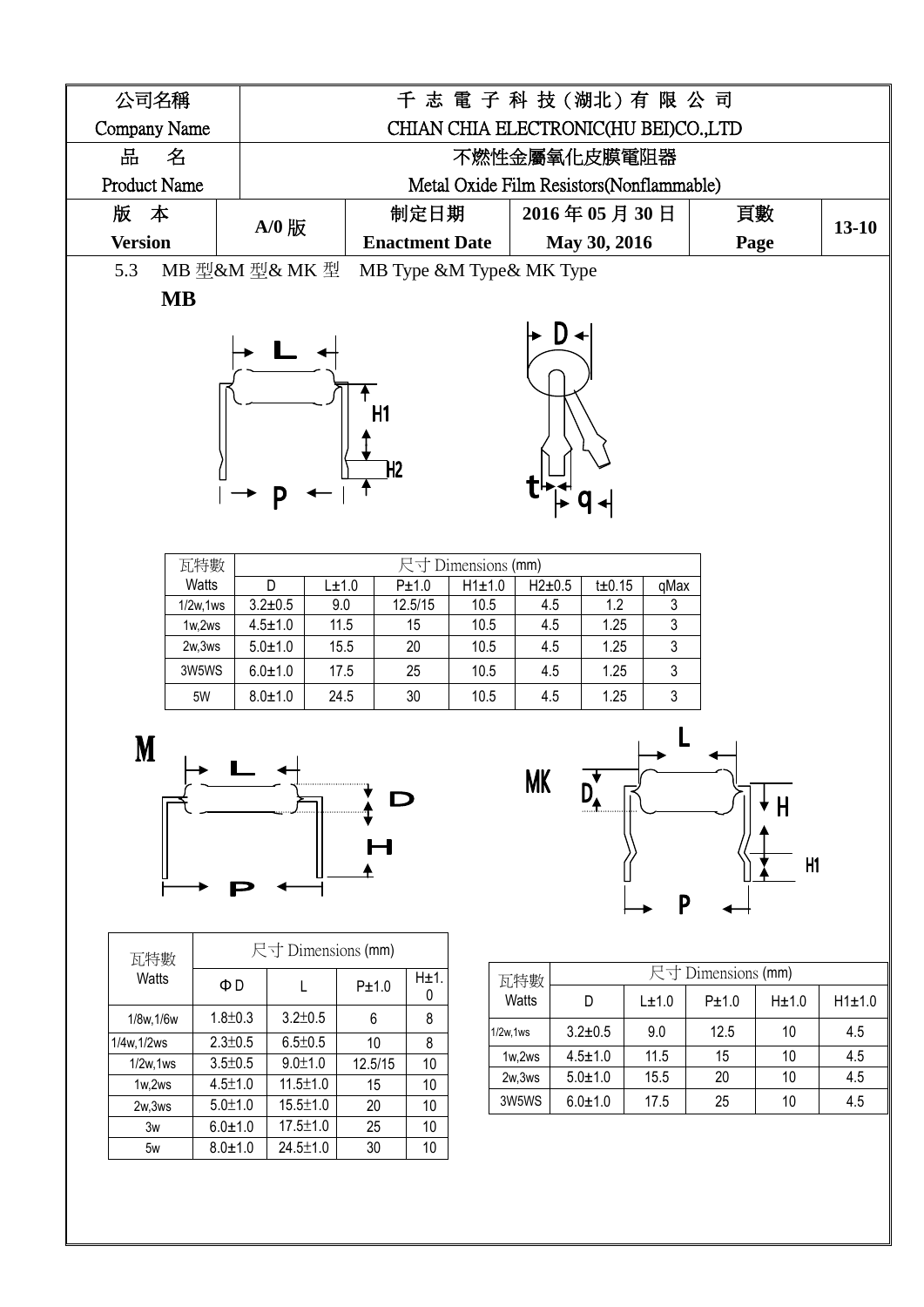

| 瓦特數       | 尺寸 Dimensions (mm) |       |       |       |           |  |  |  |  |
|-----------|--------------------|-------|-------|-------|-----------|--|--|--|--|
| Watts     | ФD                 | L±1.0 | P±2.0 | E Max | $H\pm1.0$ |  |  |  |  |
| 1/2w, 1ws | $3.2 \pm 0.5$      | 9.0   | 6     | 3.5   | $5 - 8$   |  |  |  |  |
| 1w,2ws    | $4.5 + 1.0$        | 11.5  | 8     | 3.5   | $5 - 8$   |  |  |  |  |
| 2w,3ws    | $5.0 \pm 1.0$      | 15.5  | 8     | 3.5   | $5-8$     |  |  |  |  |
| 3w        | $6.0 + 1.0$        | 17.5  |       | 3.5   | $5 - 8$   |  |  |  |  |

| 瓦特數       | 尺寸 Dimensions (mm) |       |       |       |         |  |  |  |  |
|-----------|--------------------|-------|-------|-------|---------|--|--|--|--|
| Watts     | ФD                 | L±1.0 | P±2.0 | E Max | H±1.0   |  |  |  |  |
| 1/2w, 1ws | $3.2 \pm 0.5$      | 9.0   | 6     | 3.5   | $5 - 8$ |  |  |  |  |
| 1w,2ws    | $4.5 + 1.0$        | 11.5  | 8     | 3.5   | $5 - 8$ |  |  |  |  |
| 2w,3ws    | $5.0 + 1.0$        | 15.5  | 8     | 3.5   | $5 - 8$ |  |  |  |  |
| 3w        | $6.0 + 1.0$        | 17.5  | 8     | 3.5   | $5 - 8$ |  |  |  |  |

**FKK** 



| 瓦特数          |               | $R +$ Dimensions(mm) |            |       |        |            |  |  |  |  |
|--------------|---------------|----------------------|------------|-------|--------|------------|--|--|--|--|
| Watts        | ФD            | $L\pm1.0$            | $P\pm 1.0$ | E Max | H1±1.0 | $H2\pm1.0$ |  |  |  |  |
| $1/2w$ , 1ws | $3.2 \pm 0.5$ | 9.0                  | $5 - 7$    | 3.5   | 8      | 4.5        |  |  |  |  |
| 1w,2ws       | $4.5 \pm 1.0$ | 11.5                 | $5-9$      | 3.5   | 8      | 4.5        |  |  |  |  |
| 2w,3ws       | $5.0 \pm 1.0$ | 15.5                 | $5-9$      | 3.5   | 8      | 4.5        |  |  |  |  |
| 3w           | $6.0 \pm 1.0$ | 17.5                 | $5-10$     | 3.5   | 8      | 4.5        |  |  |  |  |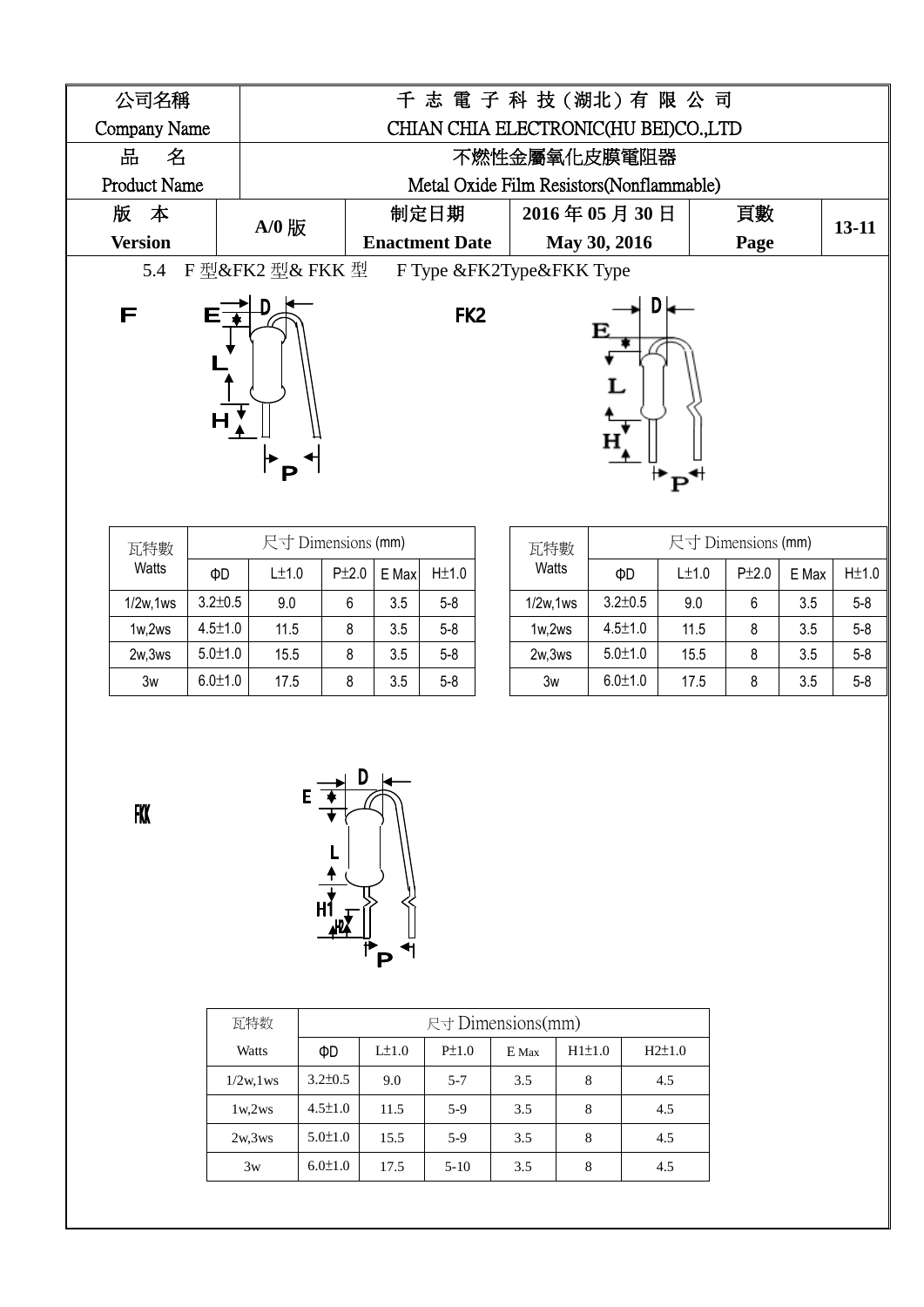

MOF2W MOF3WS T52 1000 PCS 260 80 100

MOF3W | MOF5WS | T86 | 500PCS | 260 | 110 | 75

MOF5W | T86 | 250PCS | 260 | 110 | 75

T73 | 1000 PCS | 260 | 95 | 92